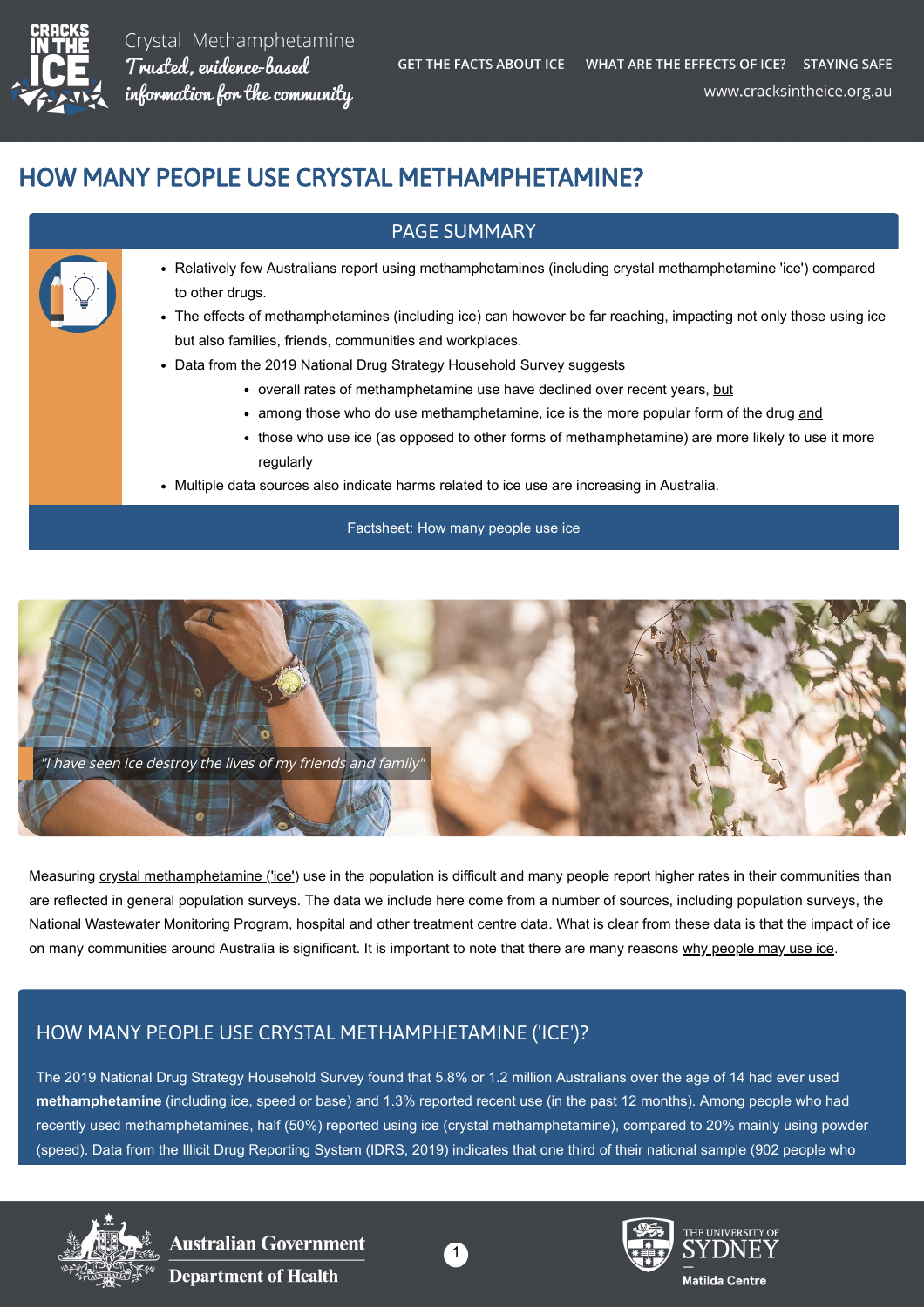

Crystal Methamphetamine Trusted. evidence-based information for the community

inject drugs) reported methamphetamine, including ice, as their drug of choice. This reporting system has also detected an increase in the amount of people using ice as opposed to other forms of methamphetamine. In the most recent report, 76% of people surveyed stated that they had used ice within the past six months (compared to 23% for speed and 9% for base).



## 1 IN 75 PEOPLE HAVE USED METHAMPHETAMINE IN THE PAST YEAR



...BUT THE IMPACT CAN BE MUCH GREATER



**Australian Government Department of Health** 



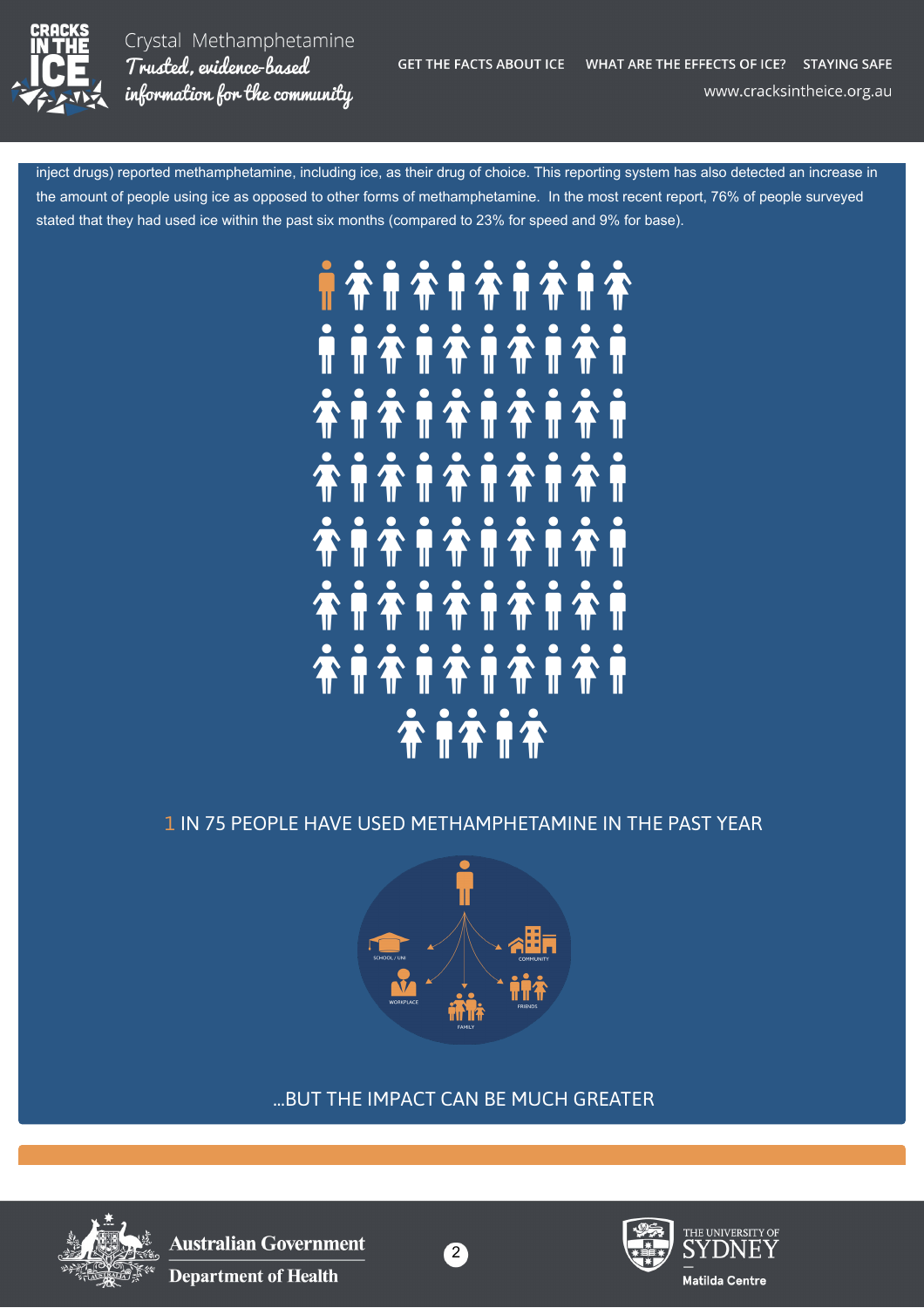

#### HOW OFTEN DO PEOPLE USE METHAMPHETAMINES, INCLUDING ICE?

According to the 2019 National Drug Strategy Household Survey, of those who had used methamphetamines (including ice) in the past 12 months:



### ICE USE IN RURAL AND REMOTE COMMUNITIES

Data from a number of sources indicate rates of **methamphetamine** use are higher among rural and remote areas of Australia compared to regional areas and major cities. For example, the 2016 National Drug Strategy Household Survey found rates of methamphetamine use were 2.5 times as high among people living in remote or very remote areas compared to rates among those living in major cities or regional areas. Young people aged 18–24 years old living in rural areas were also more likely to report recent ice use than their city or regional counterparts. This is also supported by recent 2019 data from the National Wastewater Drug Monitoring Program (report 9) which found that average consumption of methamphetamine in regional areas exceeded consumption in capital cities ([Australian Criminal Intelligence Commission](https://www.acic.gov.au/)). Data from the National Hospital Morbidity Database (2016-17) also indicates that people from remote and very remote areas of Australia are receiving hospital care for methamphetamine-related problems at a higher rate than

ICE USE IN DIFFERENT POPULATIONS

There are also other groups of people in Australia who are more likely to use methamphetamine or more likely to experience harms related to methamphetamine compared to others. These groups include young people, Aboriginal and Torres Strait Islander peoples, and lesbian, gay, bi-sexual, transgender, intersex and queer (LGBTIQ) communities.

Learn more about [methamphetamine use and its impacts on Aboriginal and Torres Strait Islander communities.](https://aodknowledgecentre.ecu.edu.au/learn/news/5971/)

Access [culturally appropriate resources for Aboriginal and Torres Strait Islander peoples](https://cracksintheice.org.au/aboriginal-and-torres-strait-islander-peoples).

IS ICE USE INCREASING IN AUSTRALIA?



people from capital cities.



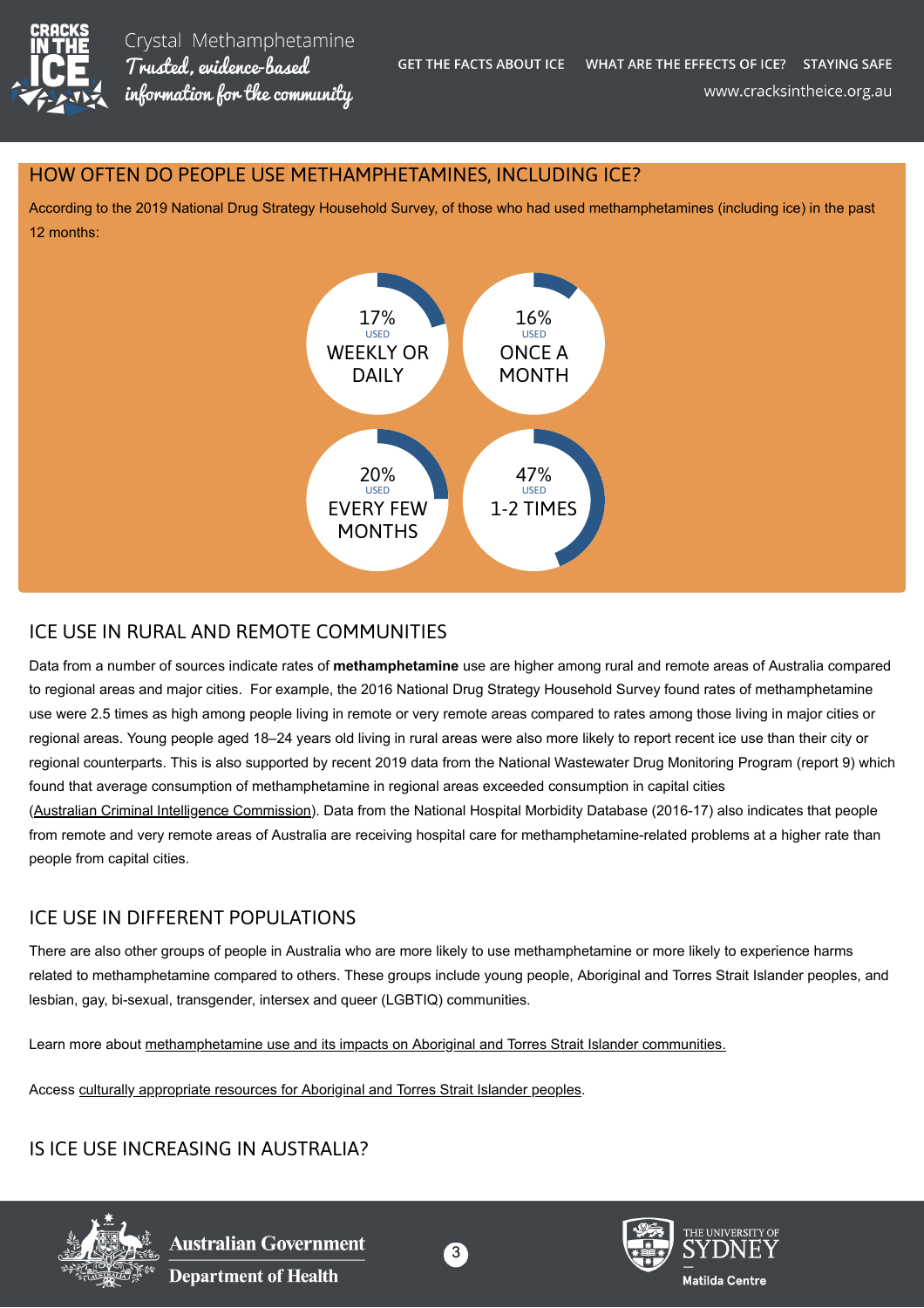

It is difficult to determine whether **methamphetamine** use (including ice) has increased in Australia. Data from the 2019 National Drug Strategy Household Survey suggest that overall rates of methamphetamine (including ice) use in the general population declined over the previous 8 years.

Other data and hospital records indicate that rates of regular and **dependent** methamphetamine use have increased. Additionally, the number of people who regularly use methamphetamines who report using crystal methamphetamine ('ice') as their main form of methamphetamine has increased from 22 to 50% between 2010 and 2019, while reports of speed use have decreased (from 50 to 20%). The number of individuals reporting smoking as the main route of **administration** has also increased (from 19 to 41%). Data from the Illicit Drug Reporting System (IDRS, 2019) suggests similar trends are emerging among people who inject drugs. Reports show a rise in recent use (last 6 months) of crystal methamphetamine among people who inject drugs from 2010 (39%) to 2019 (76%), and a decline in recent use of speed (41% in 2010, 23% in 2019).

Taken together these data suggest that, among people who use methamphetamines, ice is becoming a more popular form of the drug.

#### FROM 2010 TO 2019, AMONG PEOPLE WHO USE METHAMPHETAMINES REGULARLY THERE HAS BEEN:



Source: 2019 National Drug Strategy Household Survey

Data from the National Wastewater Drug Monitoring Program (2016 to 2019) indicates that methamphetamine is the highest consumed *illicit* drug in Australia, in both capital cities and regional sites. The most recent report (2019) noted that there has been an increase in the amount of methamphetamine consumed between 2016 and 2019, however it is unknown whether this increase is due to more people using the drug over time or a smaller number of people using larger amounts of the drug over time. It should be noted that alcohol and tobacco were consistently the highest consumed drugs across Australia and that cannabis was not included in the program's comparison of drugs tested. Secondly, the estimated drug usage from this program was highly variable depending on the different sites tested.

#### ARE HARMS FROM ICE USE INCREASING IN AUSTRALIA?





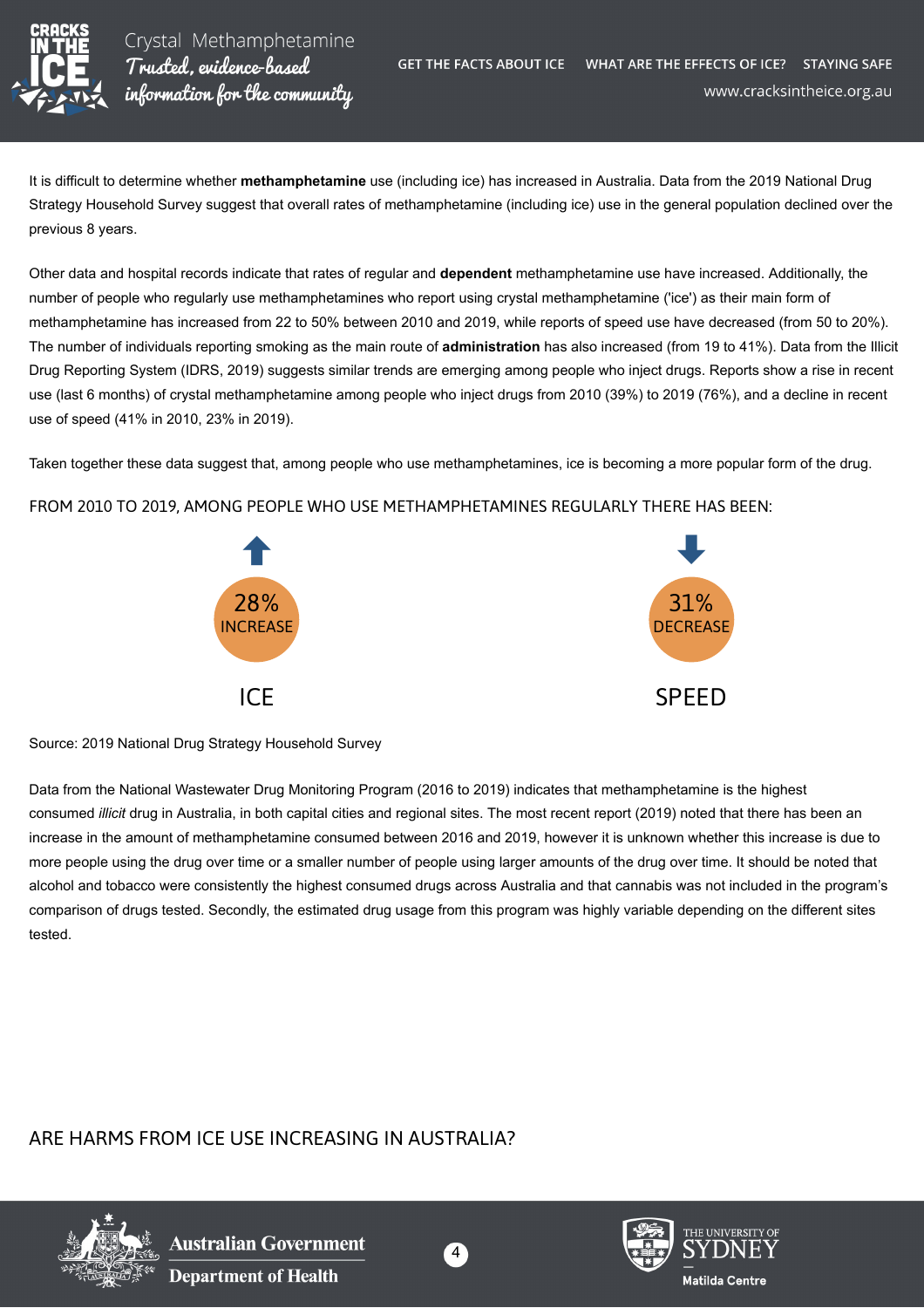

Crystal Methamphetamine Trusted, evidence-based information for the community

When looking at population data it is difficult to separate harms specifically related to ice use from harms related to other forms of methamphetamine use. However, data from a number of sources indicate harms related to methamphetamine use have increased. The increase in reported harms most likely reflects the increases in regular and **dependent** use, as well as shifts from using less **potent** (e.g. speed) to more potent (e.g. crystal) forms of methamphetamine. This has resulted in an increase in methamphetamine-related helpline calls, drug and alcohol treatment episodes and hospital admissions for methamphetamine use, **dependence**, **psychosis** and other [mental health problems,](https://cracksintheice.org.au/mental-health-effects) as well as methamphetamine-related deaths.

#### HOW DOES ICE USE COMPARE TO OTHER DRUG USE IN AUSTRALIA?

Although methamphetamine is widely reported on in the media it is not the most commonly used drug in Australia. This diagram shows the proportion of Australians surveyed in the 2019 National Drug Strategy Household Survey who had used the following substances in the past 12 months:



Learn more about [what happens when ice is used with other drugs](https://cracksintheice.org.au/using-ice-with-other-drugs).



**Australian Government Department of Health**